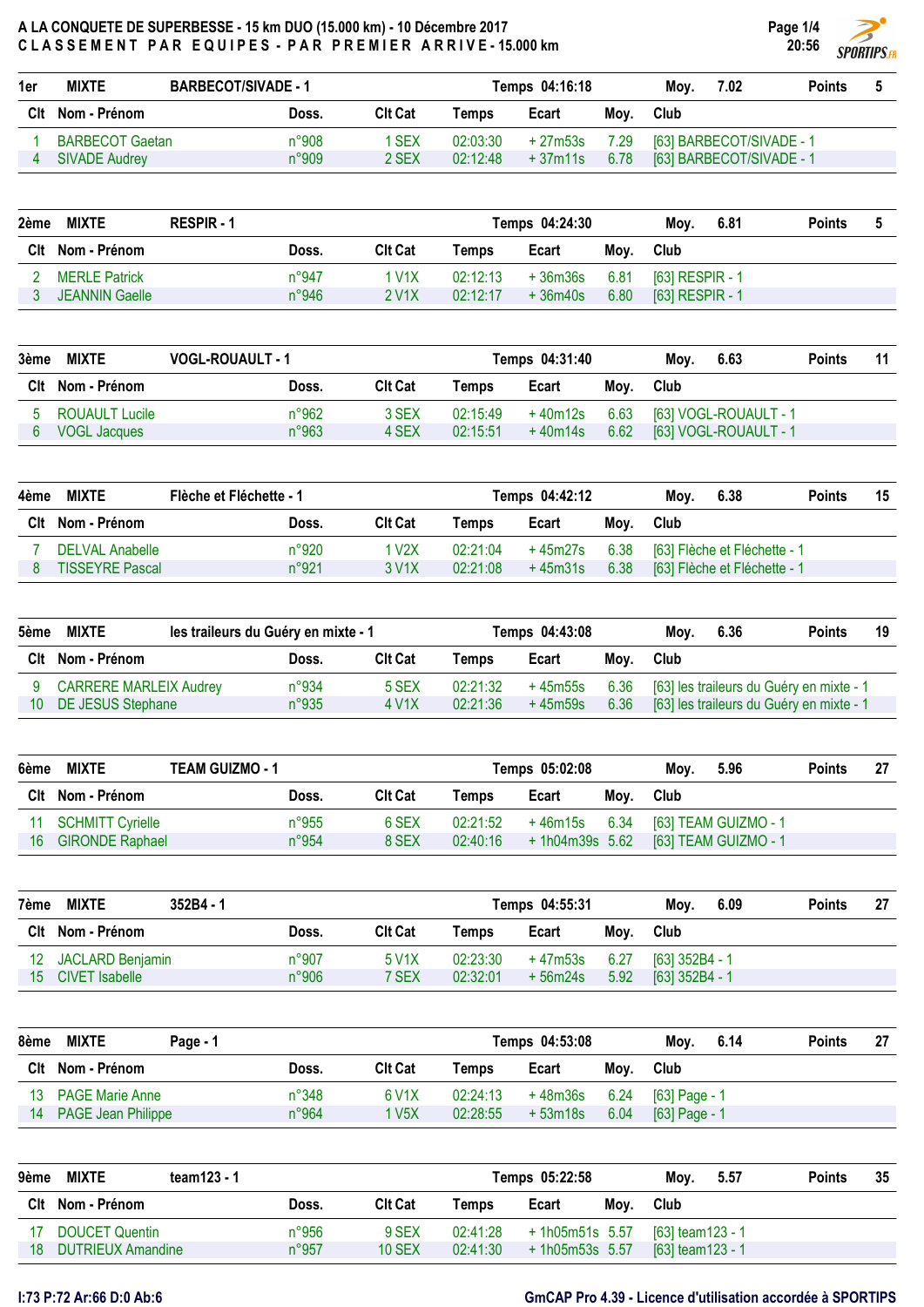

|    | 10ème MIXTE<br>pattes o gaz - 1 |                |                |          | Temps 05:37:53   |      | 5.33<br>Mov.          | <b>Points</b> | 39 |
|----|---------------------------------|----------------|----------------|----------|------------------|------|-----------------------|---------------|----|
|    | Clt Nom - Prénom                | Doss.          | <b>Clt Cat</b> | Temps    | Ecart            | Moy. | Club                  |               |    |
|    | 19 PALLIER Chrystelle           | $n^{\circ}945$ | <b>11 SEX</b>  | 02:48:55 | $+1h13m18s$ 5.33 |      | [63] pattes o gaz - 1 |               |    |
| 20 | <b>CHABOSSON Jean Jacques</b>   | n°944          | 1 V3X          | 02:48:58 | $+1h13m21s$ 5.33 |      | [63] pattes o gaz - 1 |               |    |

| 11ème MIXTE |                        | Céline et Alexandre - 1 |                    |          | Temps 05:42:02  |      |      | 5.26                         | <b>Points</b> | 43 |
|-------------|------------------------|-------------------------|--------------------|----------|-----------------|------|------|------------------------------|---------------|----|
|             | Clt Nom - Prénom       | Doss.                   | <b>Clt Cat</b>     | Temps    | Ecart           | Moy. | Club |                              |               |    |
| 21          | <b>LEROY Celine</b>    | n°913                   | 7 V1X              | 02:51:00 | + 1h15m23s 5.26 |      |      | [63] Céline et Alexandre - 1 |               |    |
| 22          | <b>FORGE Alexandre</b> | $n^{\circ}912$          | 8 V <sub>1</sub> X | 02:51:02 | + 1h15m25s 5.26 |      |      | [63] Céline et Alexandre - 1 |               |    |

|    | 12ème MIXTE<br>RAMADE - 1 |                |                |          | Temps 06:13:44   |      | Moy.       | 4.82 | <b>Points</b> | 47 |
|----|---------------------------|----------------|----------------|----------|------------------|------|------------|------|---------------|----|
|    | CIt Nom - Prénom          | Doss.          | <b>CIt Cat</b> | Temps    | Ecart            | Mov. | Club       |      |               |    |
| 23 | RAMADE MELANIE            | $n^{\circ}767$ | 12 SEX         | 03:06:51 | $+1h31m14s$ 4.82 |      | RAMADF - 1 |      |               |    |
| 24 | <b>RAMADE PHILIPPE</b>    | $n^{\circ}766$ | 2 V3X          | 03:06:53 | $+1h31m16s$ 4.82 |      | RAMADE - 1 |      |               |    |

|    | 13ème MIXTE             | Noces de Fer - 1 |       |                |          | Temps 06:19:15  |      | Mov.                  | 4.75                  | <b>Points</b> | 51 |
|----|-------------------------|------------------|-------|----------------|----------|-----------------|------|-----------------------|-----------------------|---------------|----|
|    | Clt Nom - Prénom        |                  | Doss. | <b>CIt Cat</b> | Temps    | Ecart           | Mov. | Club                  |                       |               |    |
| 25 | <b>BERRIER Michele</b>  |                  | n°941 | 3 V3X          | 03:09:36 | + 1h33m59s 4.75 |      | [45] Noces de Fer - 1 |                       |               |    |
| 26 | <b>BERRIER Philippe</b> |                  | n°940 | 4 V3X          | 03:09:39 | + 1h34m02s 4.75 |      |                       | [45] Noces de Fer - 1 |               |    |

|    | 14ème MIXTE<br>GUI-PON - 1 |                |                    | Temps 06:20:36 |                 |      |             | 4.73 | <b>Points</b> | 55 |
|----|----------------------------|----------------|--------------------|----------------|-----------------|------|-------------|------|---------------|----|
|    | Clt Nom - Prénom           | Doss.          | Clt Cat            | Temps          | Ecart           | Mov. | <b>Club</b> |      |               |    |
| 27 | <b>GUIDOUX HUBERT</b>      | n°763          | 2 V2X              | 03:10:17       | + 1h34m40s 4.73 |      | GUI-PON - 1 |      |               |    |
| 28 | PONCELET CAROLE            | $n^{\circ}764$ | 3 V <sub>2</sub> X | 03:10:19       | + 1h34m42s 4.73 |      | GUL-PON - 1 |      |               |    |

|    | 15ème MIXTE          | <b>ASPTT CLERMONT - 1</b> | Temps 07:03:48 |          |                 | 4.25<br>Moy. | <b>Points</b>        | 59 |  |
|----|----------------------|---------------------------|----------------|----------|-----------------|--------------|----------------------|----|--|
|    | Clt Nom - Prénom     | Doss.                     | <b>CIt Cat</b> | Temps    | Ecart           | Moy.         | <b>Club</b>          |    |  |
| 29 | FADI VINCENT         | $n^{\circ}759$            | 13 SEX         | 03:31:54 | + 1h56m17s 4.25 |              | ASPTT CLERMONT - 1   |    |  |
| 30 | <b>RIBEYRE CINDY</b> | $n^{\circ}760$            | 14 SEX         | 03:31:54 | + 1h56m17s 4.25 |              | - ASPTT CLERMONT - 1 |    |  |

|    | 16ème MIXTE<br>spiridon aurillac - 1 |       |                    |          | Temps 07:03:48   |      | Mov. | 4.25                       | <b>Points</b> | 63 |
|----|--------------------------------------|-------|--------------------|----------|------------------|------|------|----------------------------|---------------|----|
|    | CIt Nom - Prénom                     | Doss. | <b>CIt Cat</b>     | Temps    | Ecart            | Moy. | Club |                            |               |    |
| 31 | <b>VERMESCHE Cathy</b>               | n°951 | 4 V2X              | 03:31:54 | + 1h56m17s 4.25  |      |      | [15] spiridon aurillac - 1 |               |    |
| 32 | <b>VERMESCHE Fabrice</b>             | n°950 | 5 V <sub>2</sub> X | 03:31:54 | $+1h56m17s$ 4.25 |      |      | [15] spiridon aurillac - 1 |               |    |

| 1ère | <b>FEMININ</b>       | Les psycho de la basket - 1 |                    |          | Temps 04:34:04 |      | Moy. | 6.57                             | <b>Points</b> |  |
|------|----------------------|-----------------------------|--------------------|----------|----------------|------|------|----------------------------------|---------------|--|
| Clt  | Nom - Prénom         | Doss.                       | <b>Clt Cat</b>     | Temps    | Ecart          | Mov. | Club |                                  |               |  |
|      | LE CALVEZ Crystelle  | n°928                       | 1 V1F              | 02:17:01 | +41m24s        | 6.57 |      | [63] Les psycho de la basket - 1 |               |  |
|      | <b>RAYNAL Cecile</b> | n°929                       | 2 V <sub>1</sub> F | 02:17:03 | $+41m26s$      | 6.57 |      | [63] Les psycho de la basket - 1 |               |  |

| 2ème | <b>FEMININ</b><br>Marvstèle - 1 |                |                    |          | Temps 06:16:30   |      | 4.78<br>Mov.       | <b>Points</b> |  |
|------|---------------------------------|----------------|--------------------|----------|------------------|------|--------------------|---------------|--|
|      | Clt Nom - Prénom                | Doss.          | <b>Clt Cat</b>     | Temps    | Ecart            | Moy. | Club               |               |  |
|      | <b>GEOFFROY Chrystele</b>       | n°900          | 3 V <sub>1</sub> F | 02:44:36 | + 1h08m59s 5.47  |      | [63] Marystèle - 1 |               |  |
|      | <b>BEZAULT Marie- France</b>    | $n^{\circ}525$ | 1 V <sub>2</sub> F | 03:31:54 | $+1h56m17s$ 4.25 |      | [63] Marystèle - 1 |               |  |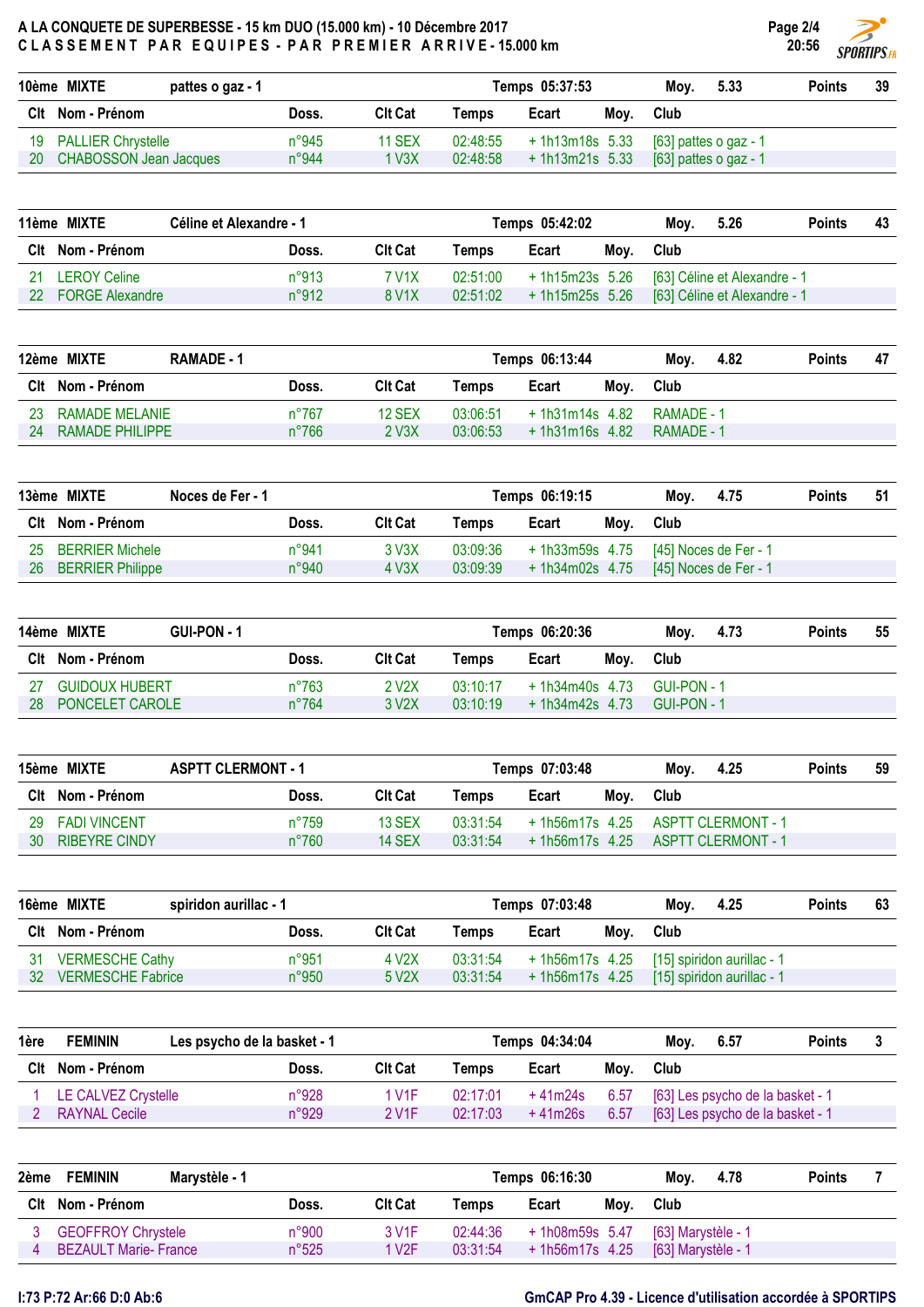| 3ème | <b>FEMININ</b>        | Les Runneuses - 1 | Temps 07:03:48 |          |                            |      |      | 4.25                                   | <b>Points</b> | 11 |
|------|-----------------------|-------------------|----------------|----------|----------------------------|------|------|----------------------------------------|---------------|----|
|      | Clt Nom - Prénom      | Doss.             | <b>CIt Cat</b> | Temps    | Ecart                      | Mov. | Club |                                        |               |    |
| b.   | <b>PERRAIN Claire</b> | n°932             | 1 SEF          | 03:31:54 |                            |      |      | + 1h56m17s 4.25 [63] Les Runneuses - 1 |               |    |
|      | <b>PHALIP Lucie</b>   | n°933             | 2 SEF          |          | $03:31:54$ + 1h56m17s 4.25 |      |      | [63] Les Runneuses - 1                 |               |    |

| 1er | <b>MASCULIN</b>      | teamroger - 1 |       |                    |          | Temps 03:34:35 |      | 8.39<br>Mov.       | <b>Points</b> |  |
|-----|----------------------|---------------|-------|--------------------|----------|----------------|------|--------------------|---------------|--|
|     | Clt Nom - Prénom     |               | Doss. | <b>Clt Cat</b>     | Temps    | Ecart          | Moy. | Club               |               |  |
|     | VAUJOUR Nicolas      |               | n°958 | 2 SEM              | 01:47:16 | + 11m39s       | 8.39 | [63] teamroger - 1 |               |  |
|     | <b>ROGER Richard</b> |               | n°959 | 1 V <sub>1</sub> M | 01:47:19 | $+11m42s$      | 8.39 | [63] teamroger - 1 |               |  |

| 2ème | MASCULIN               | Les deux Gredins - 1 |                    |          | Temps 03:36:39 |      | Mov. | 8.31                      | <b>Points</b> | 9 |
|------|------------------------|----------------------|--------------------|----------|----------------|------|------|---------------------------|---------------|---|
|      | Clt Nom - Prénom       | Doss.                | <b>Clt Cat</b>     | Temps    | Ecart          | Mov. | Club |                           |               |   |
|      | <b>CHARVILLAT Marc</b> | n°924                | 3 SEM              | 01:48:18 | + 12m41s       | 8.31 |      | [63] Les deux Gredins - 1 |               |   |
|      | <b>KARR Lionel</b>     | n°925                | 2 V <sub>1</sub> M | 01:48:21 | + 12m44s       | 8.31 |      | [63] Les deux Gredins - 1 |               |   |

| 3ème | <b>MASCULIN</b>        | Pat et Fred - 1 |       |                    |          | Temps 03:43:37 |      | 8.05<br>Mov.                      | <b>Points</b> | 13 |
|------|------------------------|-----------------|-------|--------------------|----------|----------------|------|-----------------------------------|---------------|----|
|      | Clt Nom - Prénom       |                 | Doss. | Clt Cat            | Temps    | Ecart          | Moy. | Club                              |               |    |
|      | <b>CAPEL Frederic</b>  |                 | n°942 | 3 V <sub>1</sub> M | 01:51:47 |                |      | +16m10s 8.05 [63] Pat et Fred - 1 |               |    |
|      | <b>PITELET Patrice</b> |                 | n°943 | 1 V2M              | 01:51:50 | + 16m13s       |      | 8.05 [63] Pat et Fred - 1         |               |    |

| 4ème | <b>MASCULIN</b>         | Les Trotteurs - 1 |                    | Temps 03:50:36 |          |      |      |                        | <b>Points</b> | 17 |
|------|-------------------------|-------------------|--------------------|----------------|----------|------|------|------------------------|---------------|----|
|      | Clt Nom - Prénom        | Doss.             | Clt Cat            | Temps          | Ecart    | Mov. | Club |                        |               |    |
|      | <b>HUMBERT Philippe</b> | n°937             | 4 V1M              | 01:55:15       | + 19m38s | 7.81 |      | [63] Les Trotteurs - 1 |               |    |
|      | DEYSSARD Jerome         | n°936             | 5 V <sub>1</sub> M | 01:55:21       | + 19m44s | 7.80 |      | [63] Les Trotteurs - 1 |               |    |

| 5ème | <b>MASCULIN</b>        | Team bibi - 1 |                |                | Temps 04:19:25 |          | Mov. | 6.94               | <b>Points</b> | 21 |  |
|------|------------------------|---------------|----------------|----------------|----------------|----------|------|--------------------|---------------|----|--|
|      | Clt Nom - Prénom       |               | Doss.          | <b>Clt Cat</b> | Temps          | Ecart    | Moy. | Club               |               |    |  |
| 10   | THENAISIE Wilfried     |               | $n^{\circ}735$ | 4 SEM          | 02:09:40       | + 34m03s | 6.94 | [28] Team bibi - 1 |               |    |  |
|      | <b>PROUST Aurelien</b> |               | $n^{\circ}702$ | 5 SEM          | 02:09:45       | +34m08s  | 6.94 | [28] Team bibi - 1 |               |    |  |

| 6ème | <b>MASCULIN</b><br>DUOSPORT - 1 |       | Temps 04:22:37     |          |           |      | 6.85<br>Mov.      | <b>Points</b> | 25 |
|------|---------------------------------|-------|--------------------|----------|-----------|------|-------------------|---------------|----|
|      | Clt Nom - Prénom                | Doss. | <b>CIt Cat</b>     | Temps    | Ecart     | Mov. | <b>Club</b>       |               |    |
| 12   | <b>MONGHAL Thomas</b>           | n°919 | 6 SEM              | 02:11:17 | + 35m40s  | 6.86 | [63] DUOSPORT - 1 |               |    |
| 13.  | CASATI Arnould                  | n°918 | 6 V <sub>1</sub> M | 02:11:20 | $+35m43s$ | 6.85 | [63] DUOSPORT - 1 |               |    |

| 7ème            | <b>MASCULIN</b>           | <b>Bonnefoy/Bouche - 1</b> |                | Temps 04:33:47 |          |      |      | 6.57                     | <b>Points</b> | 29 |
|-----------------|---------------------------|----------------------------|----------------|----------------|----------|------|------|--------------------------|---------------|----|
|                 | Clt Nom - Prénom          | Doss.                      | <b>Clt Cat</b> | Temps          | Ecart    | Mov. | Club |                          |               |    |
| 14              | <b>BOUCHE Jerome</b>      | n°911                      | 7 SEM          | 02:16:52       | + 41m15s | 6.58 |      | [63] Bonnefoy/Bouche - 1 |               |    |
| 15 <sup>°</sup> | <b>BONNEFOY Alexandre</b> | n°910                      | <b>JUM</b>     | 02:16:55       | +41m18s  | 6.57 |      | [63] Bonnefoy/Bouche - 1 |               |    |

| 8ème | <b>MASCULIN</b>        | <b>MOREL-DUCHAMP - 1</b> |                | Temps 04:36:41 |                |      | Mov.        | 6.51                   | <b>Points</b> | 33 |
|------|------------------------|--------------------------|----------------|----------------|----------------|------|-------------|------------------------|---------------|----|
|      | Clt Nom - Prénom       | Doss.                    | <b>CIt Cat</b> | Temps          | Ecart          | Mov. | <b>Club</b> |                        |               |    |
| 16   | <b>DUCHAMP Cyrille</b> | n°938                    | 7 V1M          | 02:18:18       | $+42m41s$ 6.51 |      |             | [63] MOREL-DUCHAMP - 1 |               |    |
| 17   | <b>MOREL Romain</b>    | n°939                    | 8 SEM          | 02:18:23       | + 42m46s       | 6.50 |             | [63] MOREL-DUCHAMP - 1 |               |    |

Page 3/4 20:56

**SPORTIPS.FR**